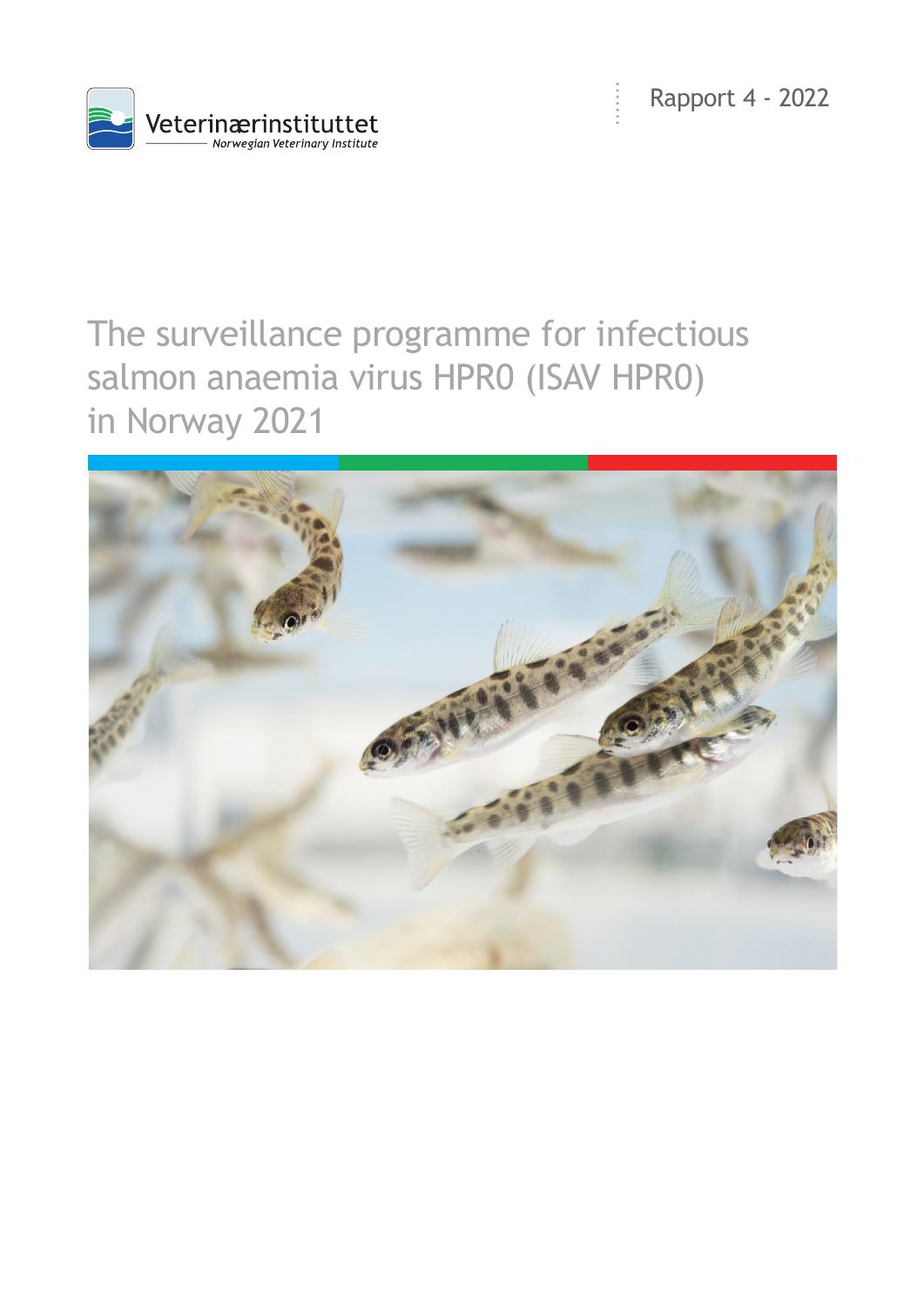#### REPORT 4/2022

### **The surveillance programme for infectious salmon anaemia virus HPR0 (ISAV HPR0) in Norway 2021**

#### **Authors**

Mona Dverdal Jansen and Torfinn Moldal

#### **Suggested citation**

Jansen, Mona Dverdal, Moldal, Torfinn. The surveillance programme for infectious salmon anaemia virus HPR0 (ISAV HPR0) in Norway 2021. Surveillance program report. Veterinærinstituttet 2022. © Norwegian Veterinary Institute, copy permitted with citation

#### **Quality controlled by**

Edgar Brun, Director of Aquatic Animal Health and Welfare, Norwegian Veterinary Institute

#### **Published**

2022 on www.vetinst.no ISSN 1890-3290 (electronic edition) © Norwegian Veterinary Institute 2022

### **Commissioned by**

**Norwegian Food Safety Authority** 



**Colophon**  Cover design: Reine Linjer Cover photo: Johan Wildhagen, Norsk sjømatråd www.vetinst.no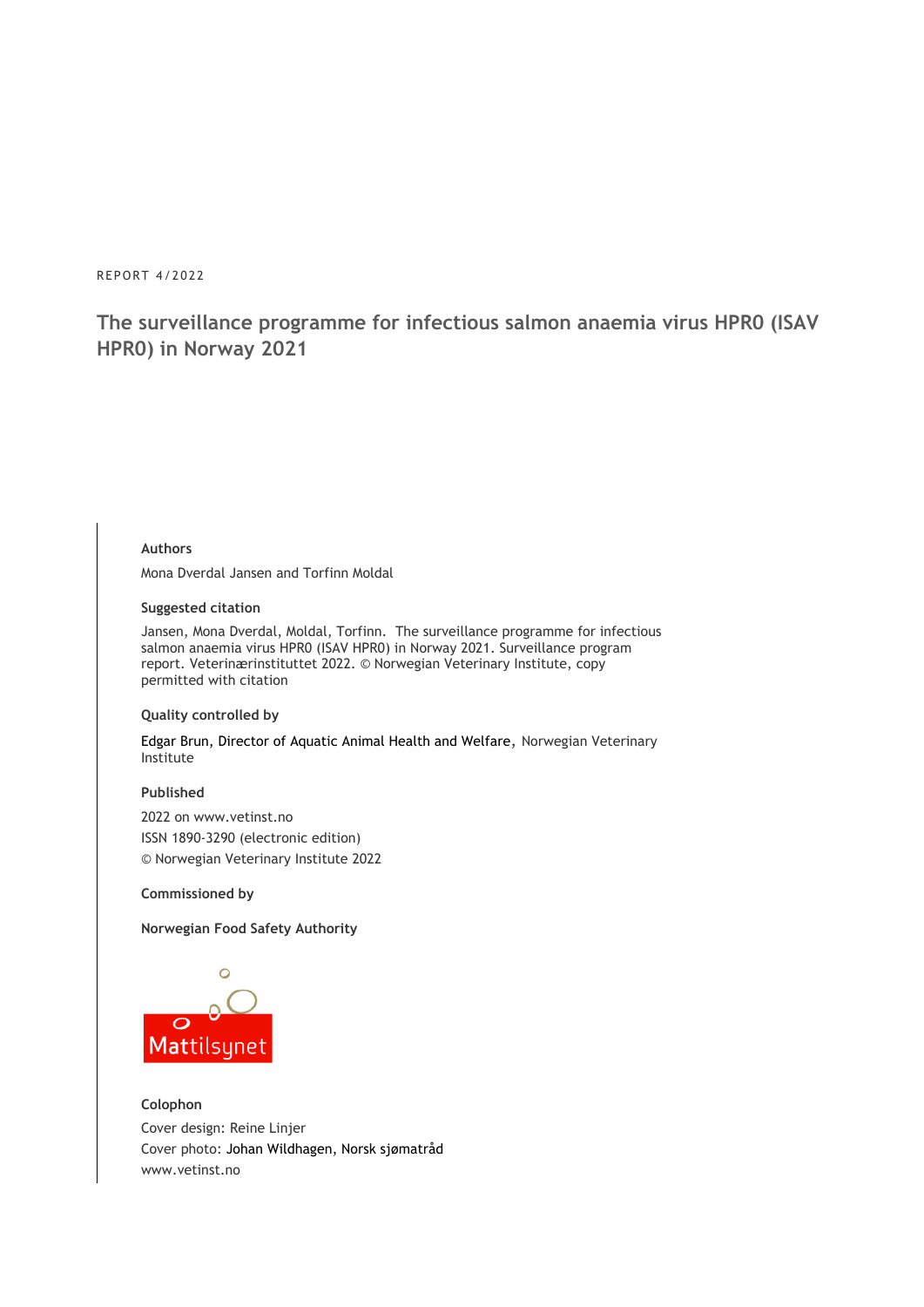## Content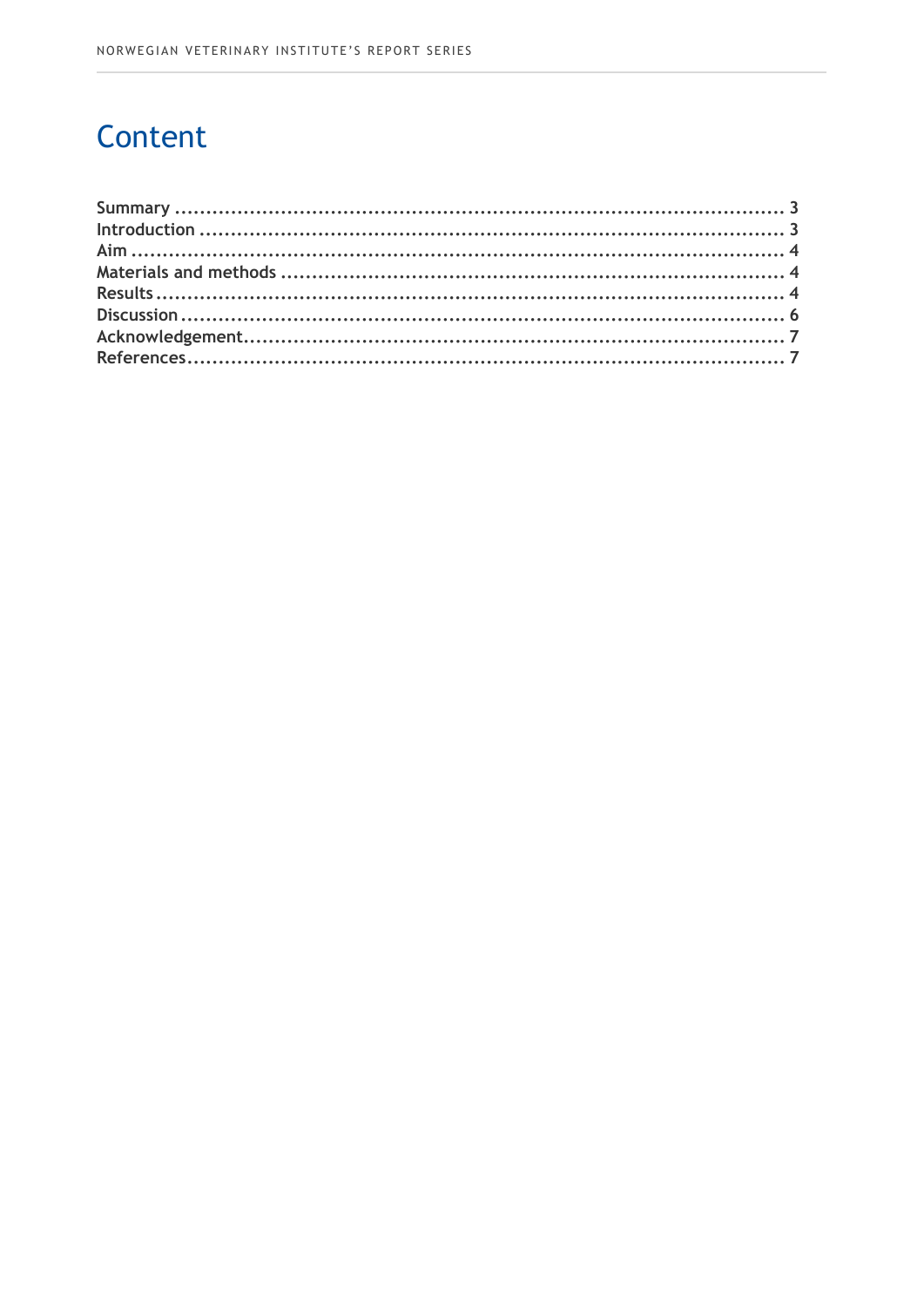### Summary

The non-pathogenic variant of the infectious salmon anaemia virus, ISAV HPR0, was detected in eight of 78 hatcheries in conjunction with the surveillance programme for ISAV HPR0 in 2021. No hatcheries tested positive for the pathogenic variant ISAV HPRdel in the surveillance programme.

As the hatcheries were sampled only once in the calendar year and a limited number of tanks were sampled, this result is a likely underestimate of the true prevalence of ISAV HPR0 in Norwegian hatcheries.

### Introduction

Infectious salmon anaemia (ISA) is a serious disease in salmon caused by ISA virus (ISAV), a virus within the *Orthomyxoviridae* family. The disease was first described in Atlantic salmon (*Salmo salar*) in Norway in 1984 and has since been reported in several countries (USA, UK, Canada, Faroe Islands and Chile). In Norway, the number of outbreaks peaked in 1990 with 80 cases. In the late 1980s and early 1990s several measures were implemented in order to combat and limit the spread of the disease. Since 1993, the annual number of outbreaks has varied between 1 and 25, and ISA is still a recurring challenge to the salmon farming industry in Norway (Sommerset *et al*., 2022).

Infection with ISAV is an OIE listed infection, and ISAV HPRdel is notifiable within the EU including Norway. In Norway, there is a legal obligation to report suspicion of ISA to the Norwegian Food Safety Authority (NFSA), and immediate restrictions on fish movement will be adopted. Following a suspicion, the NFSA performs fish sampling at the suspected site and submits the samples to the national ISA reference laboratory, the Norwegian Veterinary Institute (NVI), for diagnostic investigation. If this investigation confirms an ISA diagnosis, the NFSA determines the official diagnosis for the site and makes decisions on the implementation of control measures such as the establishment of a containment area. ISA diagnoses are reported to the EU and the OIE by the NFSA.

There are two main types of ISAV. The pathogenic type, termed ISAV HPR-deleted (ISAV HPRdel), is associated with ISA outbreaks, while the non-pathogenic type, termed ISAV HPR0, causes subclinical infections only. ISAV HPR0 is now regarded as the origin of the virulent ISAV HPRdel through differential mutations in at least two virus genes. Positive PCR-tests for ISAV HPR0 have so far not been considered notifiable by the Norwegian regulations. While both types of ISAV are reportable to the OIE, it is generally not reported by Norway due to the absence of a notification requirement in the national legislation.

The surveillance programme for ISAV HPR0 in Norwegian hatcheries has been conducted since 2019.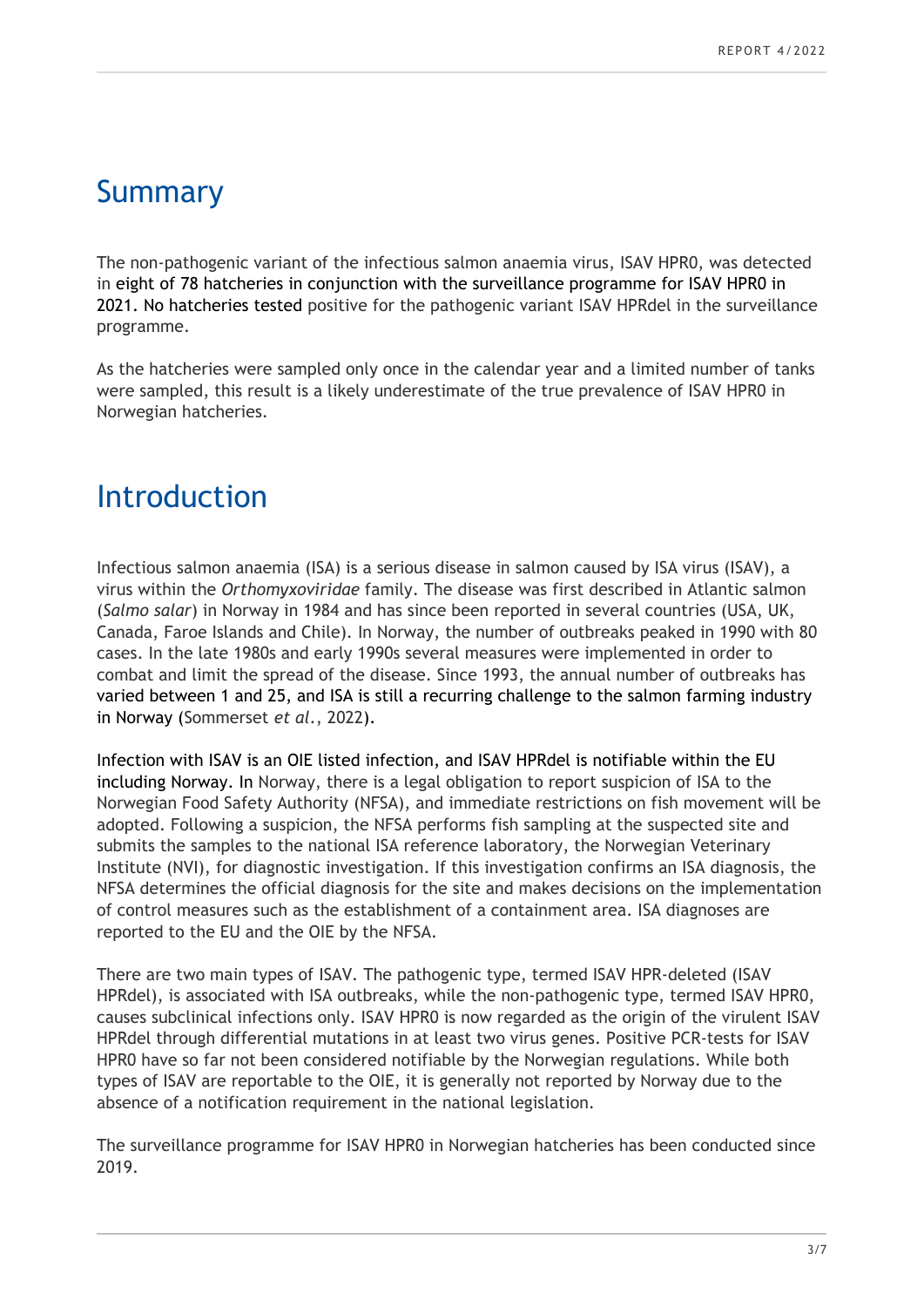## Aim

The aim of the ISAV HPR0 surveillance programme is to map the occurrence of ISAV HPR0 in Norwegian Atlantic salmon and rainbow trout hatcheries. Due to the new EU Animal Health Law the Norwegian strategy for combating and limiting ISA is currently under review. An overview of the ISAV HPR0-situation in hatcheries is an important part of the knowledge base for the work on the new strategy.

## Materials and methods

Hatchery selection was coordinated with the surveillance programme on *Gyrodactylus salaris*, with each hatchery being sampled every second year (50% of hatcheries sampled per year). Sampling was conducted by the NFSA.

A total of 90 fish were sampled per hatchery. In each hatchery, ten tanks were randomly selected, and gill samples were collected from nine fish per tank. Samples were pooled in pools of three, giving three samples per tank and 30 samples per hatchery. If the hatchery had less than ten tanks, the required number of samples were divided by the number of available tanks.

Samples were submitted to the Norwegian Veterinary Institute (NVI) for analysis. The samples on RNAlater™ were processed and analysed for ISAV by real-time RT-PCR with primers and probe as described by Snow *et al*. (2006). To differentiate ISAV HPR0 from ISAV HPRdel, ISAV positive samples were further investigated by RT-PCR and sequenced with primers recommended by the World Organisation for Animal Health (OIE, 2021) to determine the amino acids in the hypervariable region (HPR) of segment 6.

All results were made available to the NFSA through a shared database (EOS). In addition, the NVI compiles a yearly report on the data to the NFSA.

## Results

In total, 78 hatcheries were sampled. The geographic locations of sampled hatcheries and ISAV HPR0 screening results are shown in Figure 1.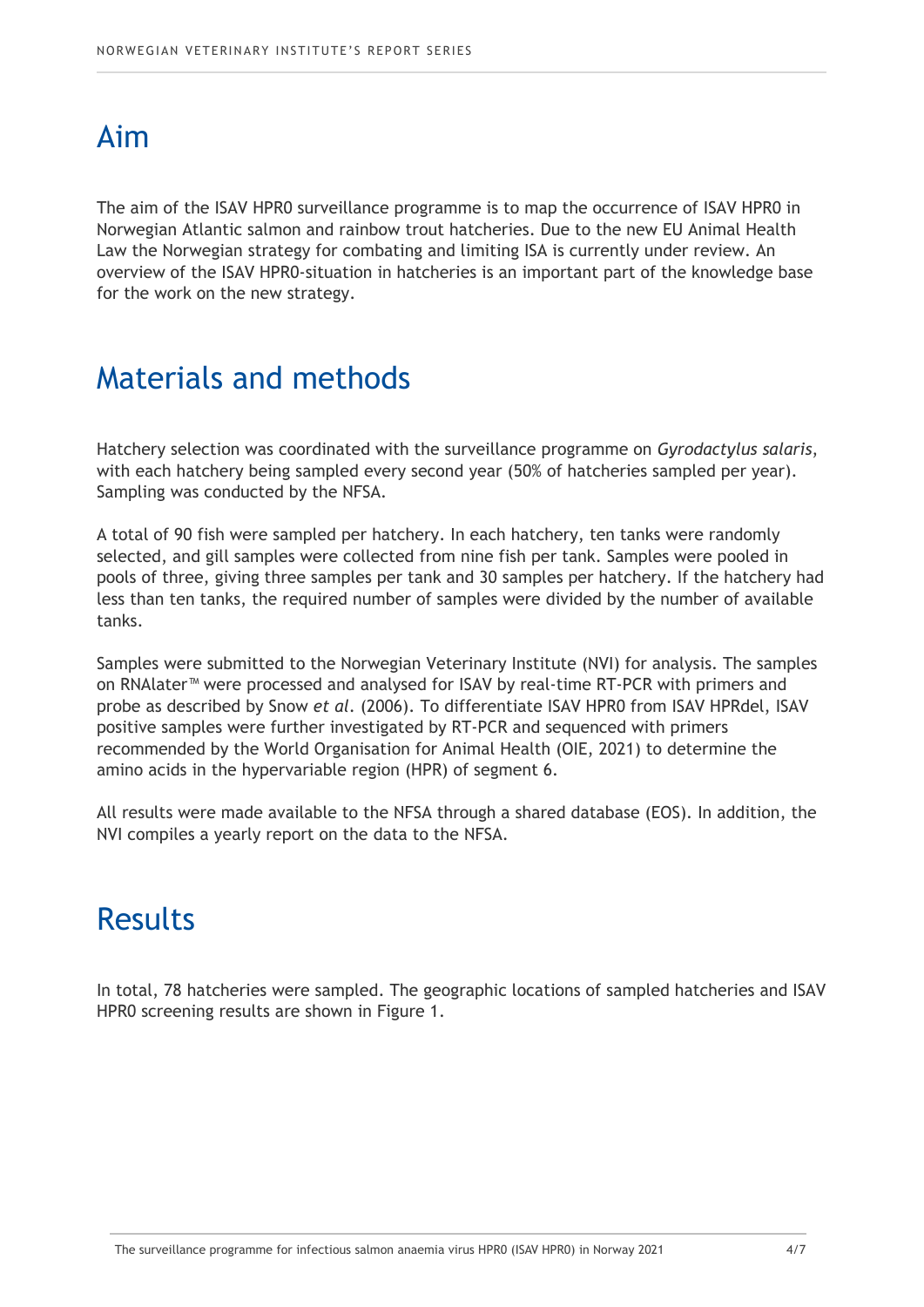

*Figure 1: Geographic locations of sampled hatcheries and their ISAV HPR0 screening results* 

The non-pathogenic variant of ISAV, ISAV HPR0, was detected in eight hatcheries while no hatcheries tested positive for the pathogenic variant (ISAV HPRdel) in the surveillance programme. All positive samples originated from Atlantic salmon.

An overview of the production technology of sampled hatcheries is shown in Table 1, while details of the positive hatcheries are shown in Table 2.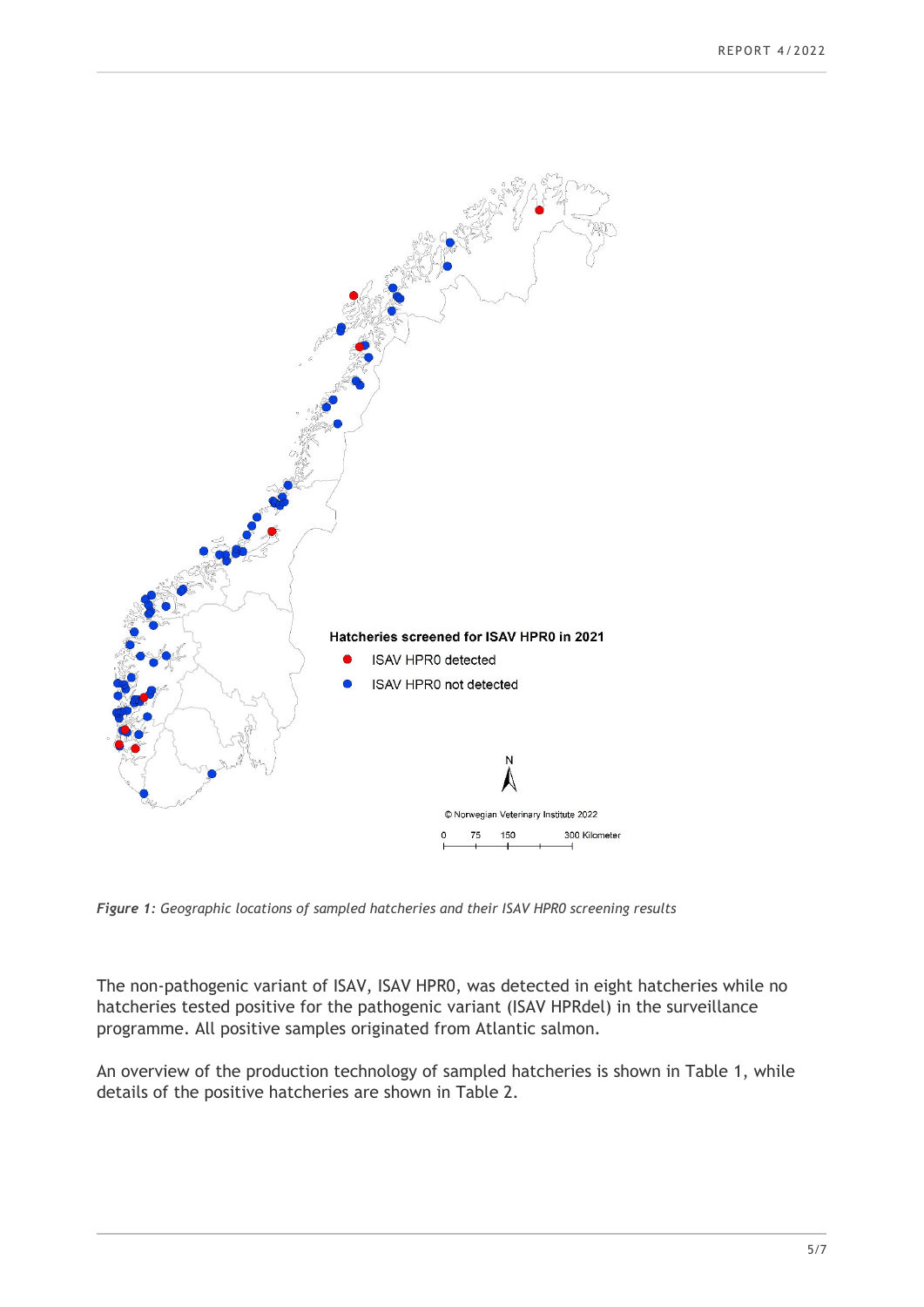| Hatchery technology*        | Number of sampled hatcheries | Number (%) positive hatcheries |
|-----------------------------|------------------------------|--------------------------------|
| GS only                     | 49                           | 2(4)                           |
| GS and RAS                  |                              | 3(27)                          |
| RAS only                    |                              | 3(18)                          |
| Other (Cages in freshwater) |                              | 0(0)                           |

*Table 1: Summary of the hatchery technology used by the sampled hatcheries.* 

\* GS = flow-through system, RAS = recirculation system.

*Table 2: Summary of data for ISAV HPR0-positive hatcheries and tanks.* 

| <b>Hatchery</b><br>ID | <b>Hatchery</b> |                      |                         | <b>Positive tanks</b> |             |                      |                            |
|-----------------------|-----------------|----------------------|-------------------------|-----------------------|-------------|----------------------|----------------------------|
|                       | Technology*     | No. tanks<br>sampled | No. positive<br>samples | No. positive<br>tanks | Technology* | Seawater<br>addition | Average fish<br>weight (g) |
| $A^{\#}$              | GS and RAS      | 22                   | 86                      | 20                    | GS and RAS  | Yes                  | $19 - 223$                 |
| B                     | <b>RAS</b>      | 5                    | 3                       | 2                     | <b>RAS</b>  | Yes                  | 3                          |
| $\mathsf{C}$          | <b>RAS</b>      | 10                   | $\overline{4}$          | $\overline{2}$        | <b>RAS</b>  | <b>No</b>            | $20 - 41$                  |
| D                     | <b>RAS</b>      | 10                   | 7                       | $\overline{4}$        | <b>RAS</b>  | Yes                  | $59 - 89$                  |
| E                     | GS and RAS      | 10                   | 19                      | 7                     | GS and RAS  | Yes & No             | $10 - 72$                  |
| F                     | GS and RAS      | 10                   | 6                       | 3                     | <b>RAS</b>  | Yes                  | $29 - 43$                  |
| G                     | GS              | 9                    | $\overline{2}$          | $\overline{2}$        | GS          | Yes                  | $30 - 59$                  |
| Н                     | GS              | 10                   | 12                      | 5                     | GS          | N <sub>o</sub>       | $36 - 44$                  |

 $*$  GS = flow-through system, RAS = recirculation system.

# A total of 150 individual gill samples were collected and analysed for this hatchery, replacing the standard OK ISAV HPR0 material of 90 individual gill samples analysed as 30 pooled samples

## **Discussion**

This report contains the results from the third year of the surveillance programme for ISAV HPR0 in Norwegian hatcheries. Approximately 10% of the hatcheries (eight out of 78) tested positive for ISAV HPR0. ISAV HPR0-positive tanks were found in both recirculation - and flowthrough systems, and the majority of positive tanks were run with a degree of seawater addition at the time of sampling. The three hatcheries that had ISAV HPR0-positive tanks without seawater addition were contacted in order to obtain information on previous seawater exposure of the sampled fish groups. While ISAV HPR0-positive fish groups in one farm had been exposed to previous seawater buffering, the ISAV HPR0-positive fish groups in the remaining two hatcheries had never been exposed to any seawater.

The hatcheries were only sampled once in the calendar year, and a limited number of tanks were sampled per hatchery. As a result, it is likely that the results obtained in this surveillance programme is an underestimation of the true annual prevalence of ISAV HPR0 in Norwegian hatcheries. The apparent prevalence of ISAV HPR0 in 2021 (10%) was relatively similar to that reported in the previous two years of the surveillance programme (7% in 2019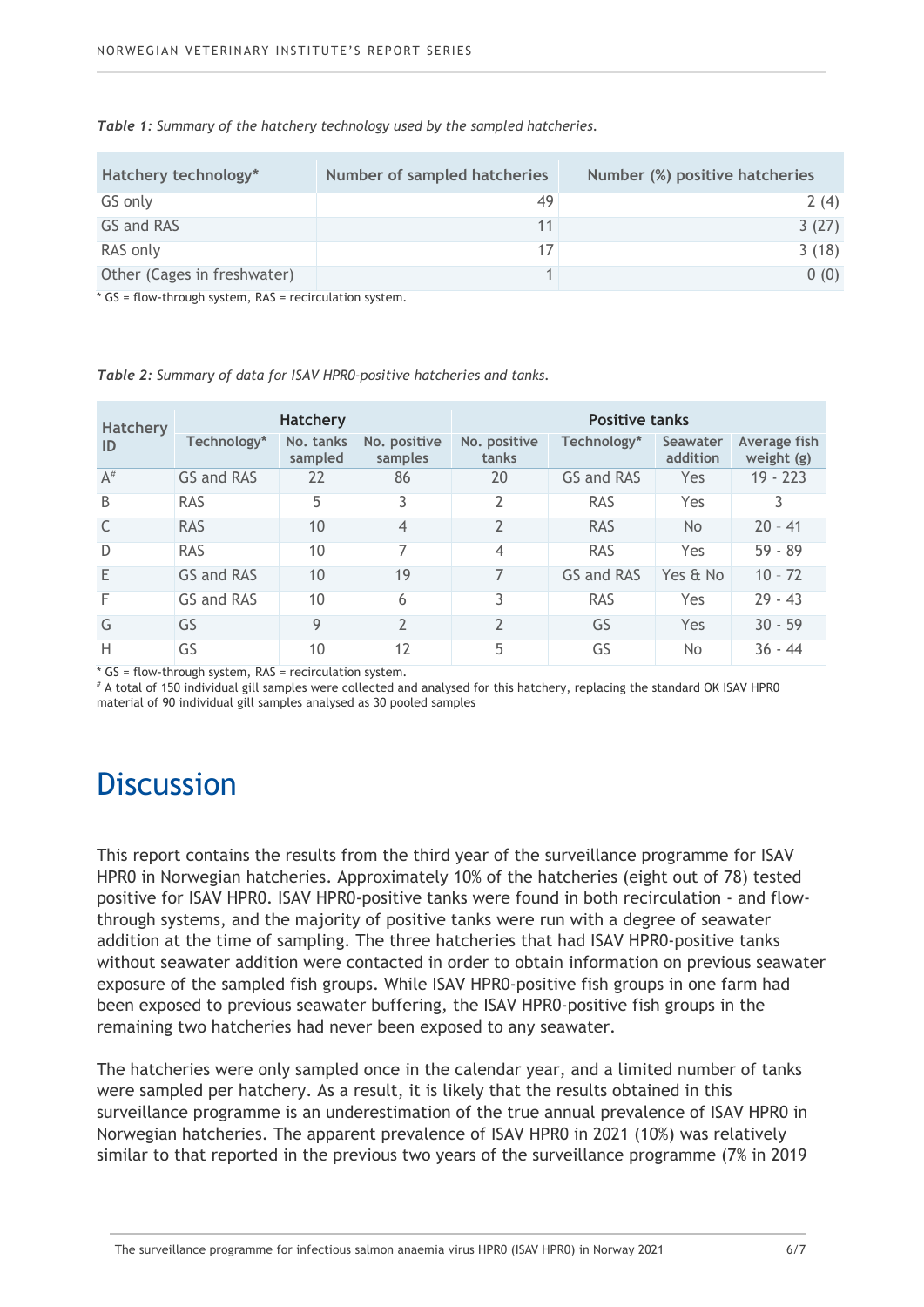and 14% in 2020). Eighty-four percent (62 out of 74) of hatcheries sampled in 2019 were sampled again in 2021. Two of these hatcheries tested positive for ISAV HPR0 in both samplings, while six hatcheries tested positive in one of the two samplings (two in 2019 and four in 2021). Several ISAV HPR0-positive hatcheries have in recent years delivered smolt to sea sites with ISA outbreaks where the ISAV HPRdel at the sea site was found to be identical or closely related to the ISAV HPR0 detected in the respective hatchery based on sequences for segment 5 and segment 6 (Sommerset *et al*., 2022). This suggests that ISAV HPR0 screening should be an important component of risk management measures in Norwegian hatcheries. The absence of a national overview of ISAV HPR0 detections makes it difficult to study and understand the actual level of risk posed by ISAV HPR0 presence in hatcheries.

## Acknowledgement

The authors would like to thank the Norwegian Food Safety Authority for sampling and the technical staff at the Norwegian Veterinary Institute for performing the analyses with excellence.

### References

- Sommerset, I., Walde, C. S., Bang Jensen, B., Wiik-Nielsen, J., Bornø, G., Silva de Oliveira, V.H., Haukaas, A. og Brun, E. Fiskehelserapporten 2021, Veterinærinstituttets rapportserie nr. 2a/2022, utgitt av Veterinærinstituttet 2022
- Snow, M., McKay, P., McBeath, A. J., Black, J., Doig, F., Kerr, R., Cunningham, C. O., Nylund, A. and Devold, M. (2006) Development, application and validation of a Taqman real-time RT-PCR assay for the detection of infectious salmon anaemia virus (ISAV) in Atlantic salmon (Salmo salar). Development in Biologicals (Basel), 126, 133-145.
- OIE (The World Organisation for Animal Health) (2021) Chapter 2.3.4. Infection with HPR-deleted or HPR0 infectious salmon anaemia virus. Manual of Diagnostic Tests for Aquatic Animals. https://www.oie.int/fileadmin/Home/eng/Health\_standards/aahm/current/2.3.04\_ISAV.pdf